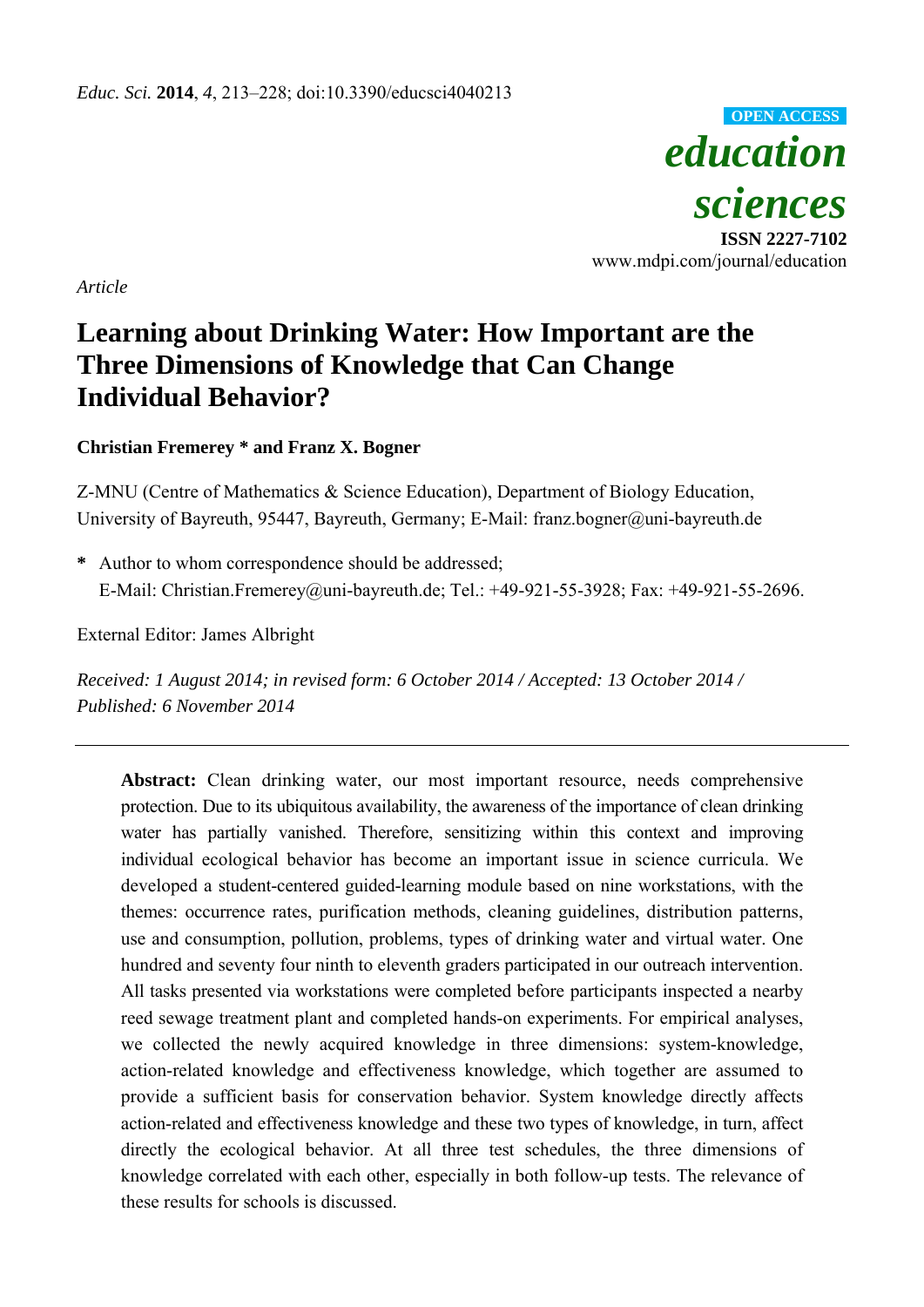**Keywords:** drinking water; system knowledge; action-related knowledge; effectiveness knowledge; learning at workstations; hands-on; student-centered; outreach module

#### **1. Introduction**

The overall importance of water is evident: without water there would be no life on earth. We rely on it as we drink it, use it to clean and to produce products. That is why water needs to be protected by everyone. Therefore, governmental authorities require continuous review of drinking water: For Germany, the European Community directive for drinking water and the German "Drinking Water Ordinance 2001" regulates the details [1,2]. Regular tests are the basis for the generally good to excellent water quality in most developed countries (e.g., [1,3–5]). Especially in European countries, drinking water is ubiquitous and has a high quality standard and an ubiquitous availability. Nevertheless, the general public does not sufficiently appreciate the value of these benefits [6], because it becomes something for granted. For instance, in the Bavarian curriculum drinking water is only an optional issue for fifth graders within the subject of "nature and technology" [7]. It is up to the teachers whether the theme is taught or not. For many teachers the issue do not seem important enough just because of its self-evidence. An appropriate teaching method is needed to help teachers to address this complex topic and to raise the level of conservation behavior.

Cognitive knowledge about environmental issues commonly is regarded as essential to value its context and importance as well as to reach individual behavior dimensions [8]. In environmental psychology research, knowledge is even commonly regarded as a determinant of conservation behavior [9]. The idea is that deeper knowledge about the causes of environmental problems may result in a more appropriate behavior. According to Kaiser and Fuhrer [10], mediation of information may teach what people can contribute to protect the environment: "before someone can act, he or she must know how things should be and what can be done" [10] (p. 600). Within this view, individuals follow a cost-benefit ratio of action. A large body of literature analyses this complex issue (e.g., [9]). Consequently, Kaiser, Roczen and Bogner [11] as well as Roczen, Kaiser, Bogner and Wilson [12] postulated that required knowledge as threefold, consisting of (1) system knowledge; (2) action-related knowledge; (3) effectiveness knowledge. The first (system knowledge), contains factual knowledge about how an environmental system works or how natural processes run. Environmental system knowledge describes basic scientific knowledge, and can be defined as "knowing what" [9]. The second (action-related knowledge) consists of knowledge about possible actions: Frick *et al.* [9] defined it as "knowing how". The third (effectiveness knowledge) includes comparing different options or actions to decide which is more effective. Frick *et al.* [9] supported empirically the theoretical distinction between the three dimensions of knowledge. Subsequently, this view was adapted to an environmental competence model [11,12] suitable for educational interventions: Hereby, three types of knowledge are arranged within a triangle form, which has been extended by the conservation behavior towards a diamond shape. Further extensions of the model followed in very recent studies (e.g., [12]). The model describes the relationships between the types of knowledge as well as their influence on conservation performance. It supports the notion that knowledge can affect general ecological behavior. However,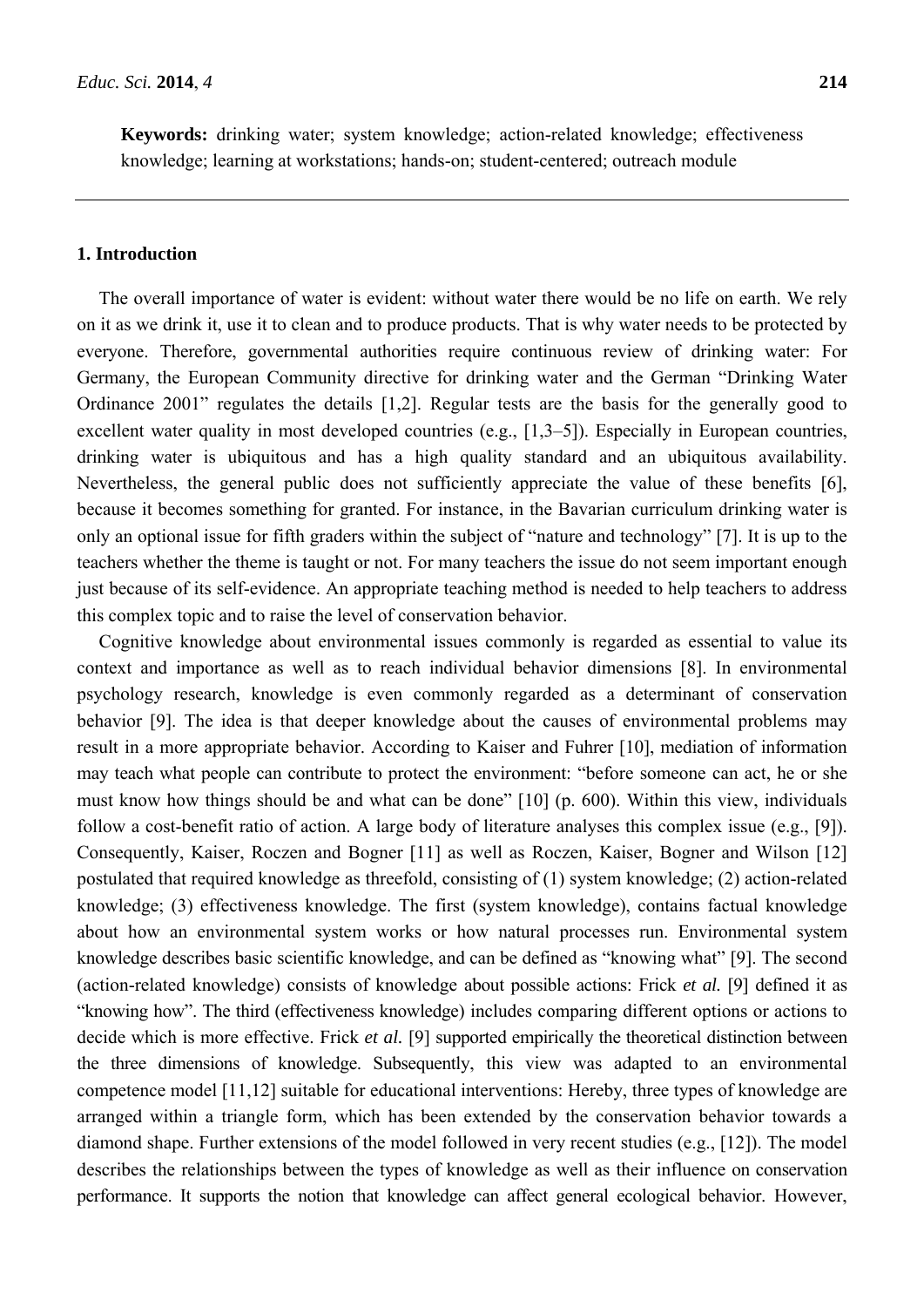system knowledge does not act directly on conservation behavior, but it affects the other two types of knowledge [9,12]. It is regarded as a basis for action-related and effectiveness knowledge: System knowledge helps in the search for origins of environmental problems [13] and appropriate actions as well as information on the effects of these actions [14]. Action-related knowledge and effectiveness knowledge affect conservation behavior directly [12]. Frick *et al.* [9] described action-related knowledge as slightly more widespread than system knowledge, although action-related knowledge was more accessible than the other two types of knowledge. In the study of Frick *et al.* [9], where the theoretical distinction between the three dimensions of knowledge was the first time empirically supported, effectiveness knowledge was apparently the least common one of the three types of knowledge. Consequently, environmental programs intending to influence conservation behavior need to include all three types of knowledge. Based on the model of Roczen *et al.* [12], a higher knowledge level in all dimensions is a basis for general ecological behavior. Of course, we regard many other factors as influencing pro-environmental or conservation behavior, as it is, for instance, described in the model of Roczen *et al.* [12]. However, we will restrict our study on the knowledge level, as in school it is most likely to achieve changes there. Thus, cognitive achievement should be a basic requirement of environmental programs.

In learner-centered methods teachers act as mentors and do not affect learning processes directly [15] while pupils work and learn at workstations with self-instructional (hands-on) material within small groups as in Randler, Baumgärtner, Eisele and Kienzle [16]. Learning is an active process and learning at workstations, as a learner-centered method, has many advantages. The cooperative learning environment addresses especially the social competences [17]. Pupils work autonomously and discuss their results with each other in groups. Herrington and Oliver [18] as well as Sturm and Bogner [19] observed that pupils show more motivation and interest for the topic in a learner-centered learning atmosphere in comparison to a teacher-centered one. This is quite in line with Randler and Bogner [20], Randler *et al.* [16] as well as Meissner and Bogner [21]: At learner-centered workstations, well-being may score higher than in teacher-centered lessons. Regarding the role of cognitive achievement, results differ: Studies such as Randler and Bogner [22], Schaal and Bogner [23] or Sturm and Bogner [19] described a complete lack of significant differences between student- and teacher-centered methods. Other studies indicated for learner-centered methods higher retention scores [24] or an increase in short- and longterm cognitive outcome [20]. Heyne and Bogner [25] reached similar results between student-centered and teacher-centered learning units. However, a third group with guided-learning at workstations produces even better results. Based on the literature, learning at workstations seems to be a very useful method for educational programs.

We tend to give short-term educational programs a greater emphasis than long-term, because short-term programs are more convenient, due to tight school schedules. Teacher usually takes their classes no longer than one day out of school. Short-term or one-day interventions positively affect knowledge for over four weeks [26], while long-term interventions promote individual attitudes or behavior in addition [26,27]. The efficacy of a short-term program especially on the cognitive level is in line with many other studies, e.g., [28,29]. All of them supported the position that pupils could acquire high knowledge levels through a short-term educational program lasting for up to six weeks. Kossack and Bogner [30] reported high motivation scores for a short-term intervention, too. Therefore, short-term programs need more attention as they may add additional value compared to classroom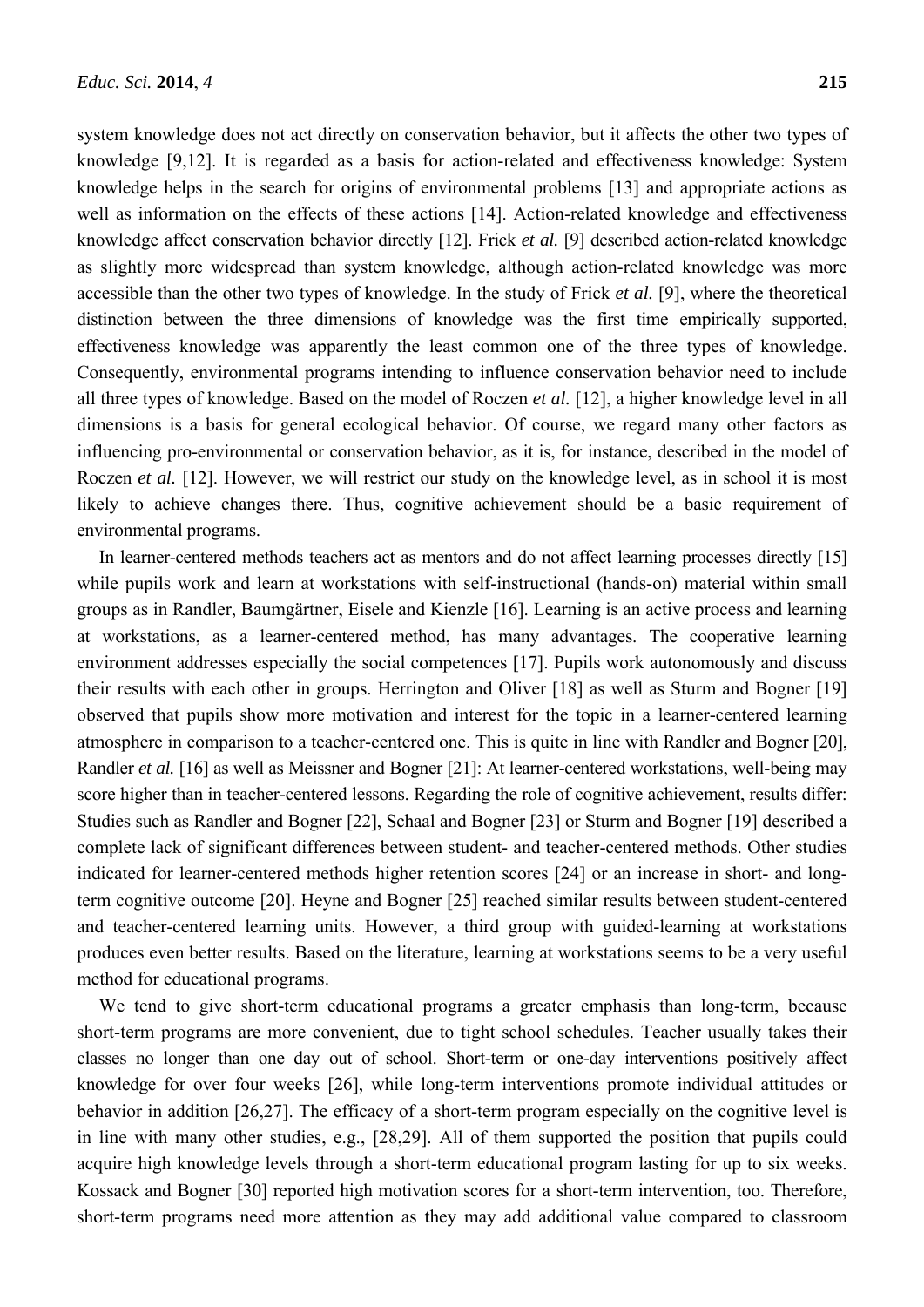lessons by simply providing authentic environments (e.g., [17,30–32]). Especially first-hand experience may help pupils to better understand what they have learned [33]. Other advantages of out of school programs are their effect on environmental perception [34] and their yielding of a higher increase of knowledge levels, that remain constant even after several weeks [35,36].

Lieflaender *et al.* [27] first implied all three types of environmental knowledge simultaneously in a learning program: Within a syllabus issue of water ecosystems, the potential increase in all dimensions of environmental knowledge was tested. Within the frame of a four-day educational program with student-centered methods (e.g., learning at workstations), system knowledge produced a higher increase than action-related knowledge and effectiveness knowledge. Lieflaender *et al.* [27] additionally reported a high knowledge-level and strong knowledge convergence as well as a strong intercorrelation between knowledge increase of all three types. In our approach, we focused on the subject of drinking water, with the intent of influencing a basis to influence conservation behavior towards protecting water. In all areas of life, personal experience affects our notions, which may contradict the scientifically correct conception. Pereira and Pestana [6]; Taiwo, Ray, Motswiri and Masene [37]; Dickerson, Callahan, van Sickle and Hay [38]; Doria, Pidgeon and Hunter [5] or Fremerey and Bogner [39] pointed to alternative conceptions [40] or pre-instructional knowledge [41]. Based on these results, it is important to develop teaching materials especially for higher grades, since the subject of drinking water includes complex issues such as purification, water usages or contamination problems. These issues exceed existing learning materials such as the primary school learning program of Lieflaender, Bogner, Kibbe and Kaiser [27].

The objectives of our study were two-fold: First, to examine all three knowledge dimensions within our drinking water module and to check the reliability and validity of our *ad-hoc* questionnaire and to monitor short- and long-term achievement levels within all types of knowledge. Second, to analyse relationships within all knowledge scores of the three testing cycles: pre-existing, short-term achievement (directly after the learning program) and persistent knowledge (six weeks after the learning program); especially regarding the relationships between the three types of knowledge increase due to intervention.

## **2. Methods**

Based on the literature (e.g., [18,26,35]), we developed a short-term outreach educational program following a guided-learning unit at workstations. Our educational intervention took place in the forest field centre ("Jugendwaldheim") in the Bavarian Forest National Park. Nine learning stations (we use learning stations synonymous with learning at workstations) were displayed indoors, each located on separate tables arranged in a large circle. We had implemented the three types of knowledge in each workstation. Any station could be chosen by pupils to enter the learning circle, for all nine stations a 15 min processing time was scheduled. We formed groups of three or four participants who worked together during the complete module. The learning circle was student-centered and the groups rotated every 15 min by finally passing through all the stations. The modules dealt with are: Amount of available water resources, purification methods, cleaning guidelines, distribution, use and consumption, drinking water types, pollution, problems and sustainability and virtual water. All stations dealt differently with the contents: some included smaller hands-on experiments, information texts, brochures,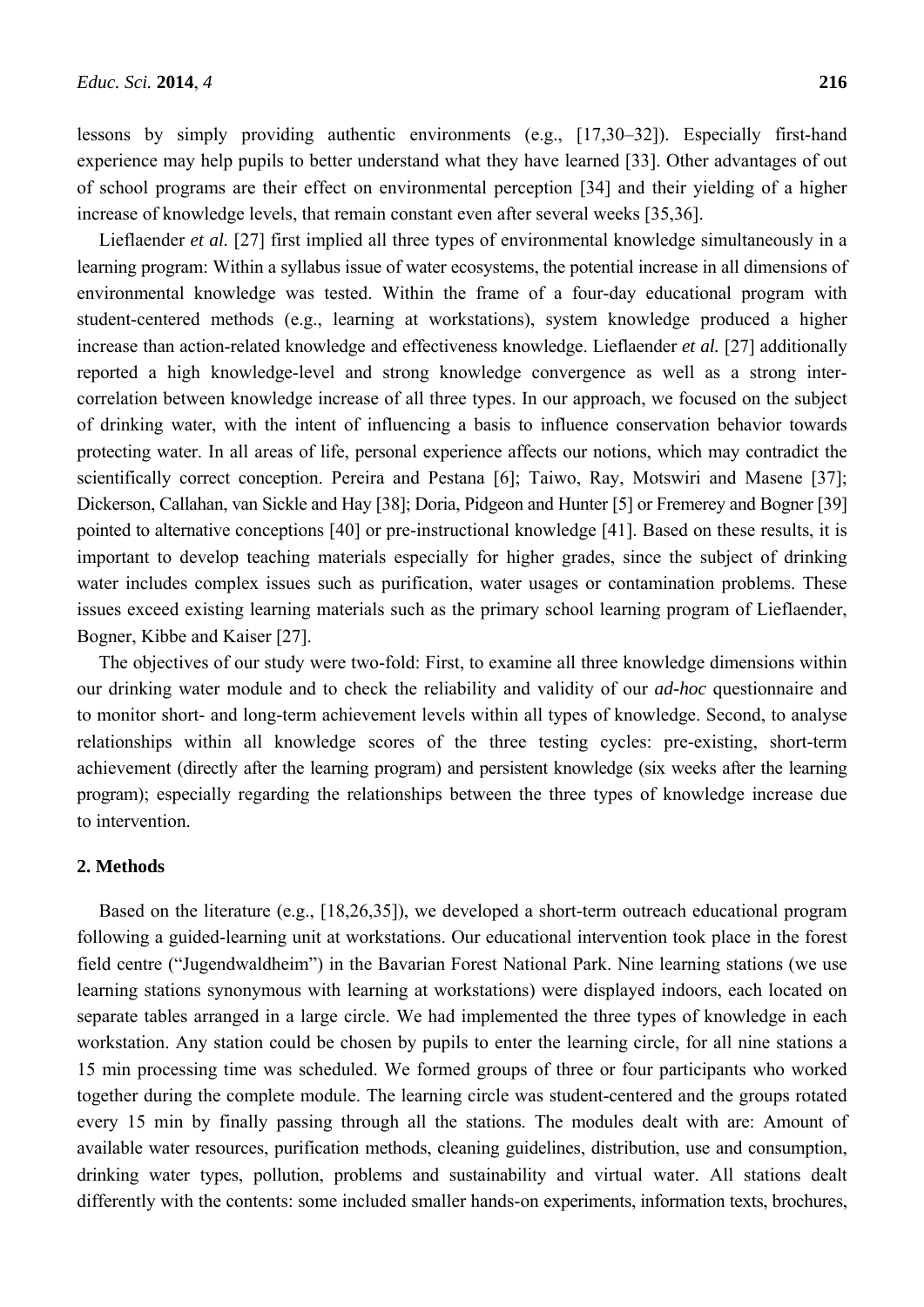diagrams, tables, information films or documentaries/interviews. Participants could acquire the content of a station either in written texts or in short films or a hands-on experiment. We have chosen a variety of learning methods to offer variation to our participants in acquiring the taught content. After the learning circle, participants stopped at a nearby reed sewage treatment plant and saw in real life the cleaning power of natural soil, especially by examining an odor sample. In an experimental setup with different soil layers (sand, gravel, rough stones and humus), the importance of intact soil layers for the purification was given a grounding. In this manner, within this setup authentic experiences contributed to the concept of sustainability, for instance, when soil contaminants reaching the groundwater were highlighted. Altogether, during a 1-h period after the learning cycle, participants learned about purification of raw and waste water and drinking water analysis in an experimental setup, where they participated in several experiments. Only one teacher guided the intervention and the material and place of the program were always the same.

A sample of 174 ninth to eleventh graders (average age of 15.4 year; *S*D = 1.20) participated in the intervention. 47% were female. Participants were randomly selected and came from seven different schools in the state of Bavaria (Germany). Despite the age imbalance, no significant differences in knowledge between lower and higher graders were found. In our study, a test-design with pre-, postand retention test was applied: The pre-test, two weeks before the intervention, the post-test, directly after, and the retention test about six weeks later. The time slot for retention test was cited in Lieflaender *et al.* [27]. We had just over 200 participants, thus the retention rate of the three tests was quite satisfactory. A paper-and-pencil-test with 27 items on the topic of water was applied. The questions and answers were randomly mixed at the three testing schedules, to avoid potential remembering effects of positions for correct answers. The questions covered all three environmental knowledge dimensions, system knowledge (SYS), action-related knowledge (ACT) and effectiveness knowledge (EFF). Each type of knowledge was measured with nine items. An expert team in education consisting of twelve individuals independently classified the questions into the three knowledge dimensions. Some questions were also in line with the literature of Roczen *et al.* [12] or Lieflaender *et al.* [27] and were partially taken for the survey. Each multiple-choice item consisted of four potential answers, of which only one was correct. The participants were never aware of the testing schedules, just in order to avoid a memorization of consciously questions.

Responses to the knowledge questions were sum-scored, a correct answer scored with 1, an incorrect with 0. For SPSS analyses, we used version IBM SPSS Statistic 22 and for Rasch analyses the program ConQuest 3.

A control group of 33 pupils of similar age (average age of 15.7 year;  $SD = 0.62$ ) and educational level (two different classes of tenth graders) completed the same multiple-choice test as the treatment group, but did not take part in the intervention. Participants originated in two different regional schools.

## **3. Results**

At first, we used the dichotomous Rasch model in order to analyse the item reliabilities and difficulty distribution [42]. In the Wright-map (see Figure 1), on the left side, the ability of participants is displayed and on the right side the whole items. The participants on the left side are marked with X. Each X represents 0.6 cases. The person ability is between plus three and minus three. A person with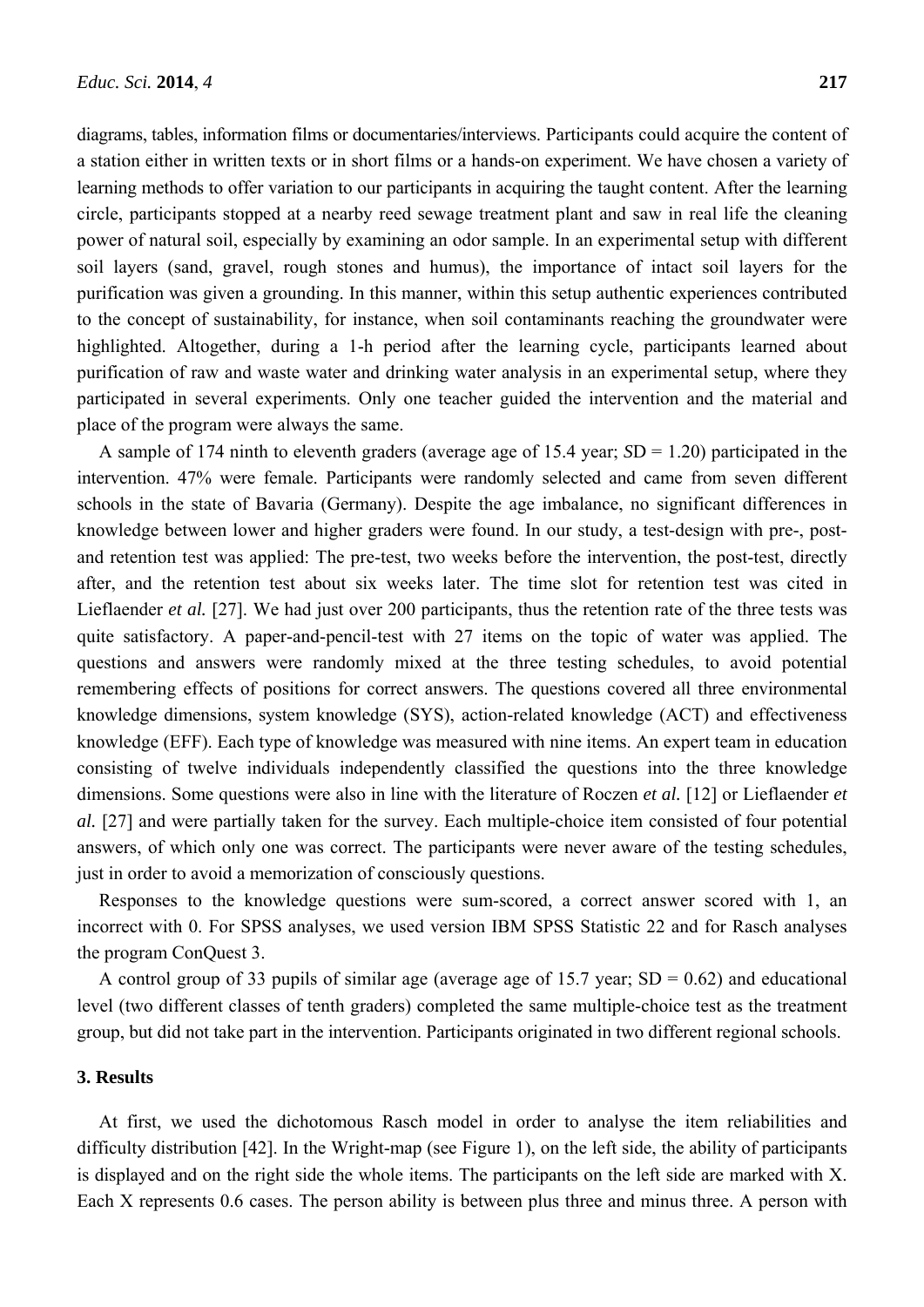positive person ability has a higher probability to answer the items correctly than a person with negative person ability. Persons at zero have the ability to answer fifty percent of all questions correctly. The person-separation-reliability is 0.734. The test is suitable for separating our sample. On the right side all items are distributed according to their difficulty. The item with the most positive value (item 3, see Figure 1) is the most difficult one. The item with the highest negative value (item 14, Figure 1) is the easiest one. We have listed our twenty-seven questions and it can be seen that the three knowledge dimensions were distributed well according to their difficulty. The separation reliability of the items is 0.967. Every type had some difficult and some simple questions. The test appeared as too easy since more questions were in the negative range. This is because in the Rasch model the post-test should be used for the calculation of the difficulties [42]. The pre-test and the retention test would provide a falsified result. Before the intervention, the probability is high that most of the questions cannot be answered. The calculation would determine a too difficult test. It is similar with the retention test, because after a few weeks participants usually cannot remember everything. The reliability for the *ad-hoc* knowledge-questionnaire was, using Cronbach's alpha (0.74), a level above the threshold of 0.6, which Lienert [43] (p. 246) proposed to properly differentiate between individuals.

We also analysed the difficulty index (number of right answers/number of items) of the questions. They are all located between the threshold 0.2 and 0.8 [44]. For post-test mean scores of the questions of the three knowledge dimensions were: SYS:  $0.60$ , SD =  $0.20$ ; ACT:  $0.56$ , SD =  $0.24$ ; EFF:  $0.54$ ,  $SD = 0.17$ , meaning e.g., that 60% of the pupils answered the system knowledge questions correctly.

The distribution of our data via Kolmogorov-Smirnov calculation, corrected with Lilliefors [45], indicated a high significance ( $p < 0.001$ ) for the complete knowledge-data and the Q-Q diagram confirmed the lack of normality. We repeated this procedure subsequently with the data set of all three knowledge dimensions separately: system knowledge (SYS), action-related knowledge (ACT) and effectiveness knowledge (EFF). None of the three dimensions followed a normal distribution, hence we applied non-parametric tests for calculations: The differences between the three test schedules and between the three knowledge dimensions were analysed by using the Wilcoxon-test, because of the distribution [45]. We used KN0 for the pre-knowledge, KN1 for the short-term acquired knowledge and KN2 for the retained knowledge.

A control group showed no significant difference ( $p = 0.62$ ; T = 1.933; mean score of KN0 = 10.73,  $SD = 2.45$  and  $KN1 = 9.94$ ,  $SD = 3.19$ ) with the intervention groups. The comparison with an external control group was necessary, because this analysis showed that the observed effects were actually attributable to the intervention.

The intervention group showed significant differences for all knowledge-test schedules: KN0-KN1: *p* < 0.001; Z = −10.05; KN0-KN2: *p* < 0.001; Z = −6.54; KN1-KN2: *p* < 0.001; Z = −7.71. The mean scores scored for KN0 = 9.87 (SD = 2.91); KN1 = 15.28 (SD = 4.43) and KN2 = 12.13 (SD = 3.78).

Subsequently we analyzed the differences between the three dimensions of environmental knowledge. For all three knowledge dimensions significant differences were found between the three test times: (1) SYS: KN0-KN1: *p* < 0.001; Z = −8.74; KN0-KN2: *p* < 0.001; Z = −2.99; KN1-KN2: *p* < 0.001; Z = −7.06; (2) ACT: KN0-KN1: *p* < 0.001; Z = −6.49; KN0-KN2: *p* = 0.014; Z = −2.47; KN1-KN2: *p* < 0.001; Z = −4.74; (3) EFF: KN0-KN1: *p* < 0.001; Z = −10.19; KN0-KN2: *p* < 0.001;  $Z = -8.34$ ; KN1-KN2:  $p < 0.001$ ;  $Z = -6.01$ .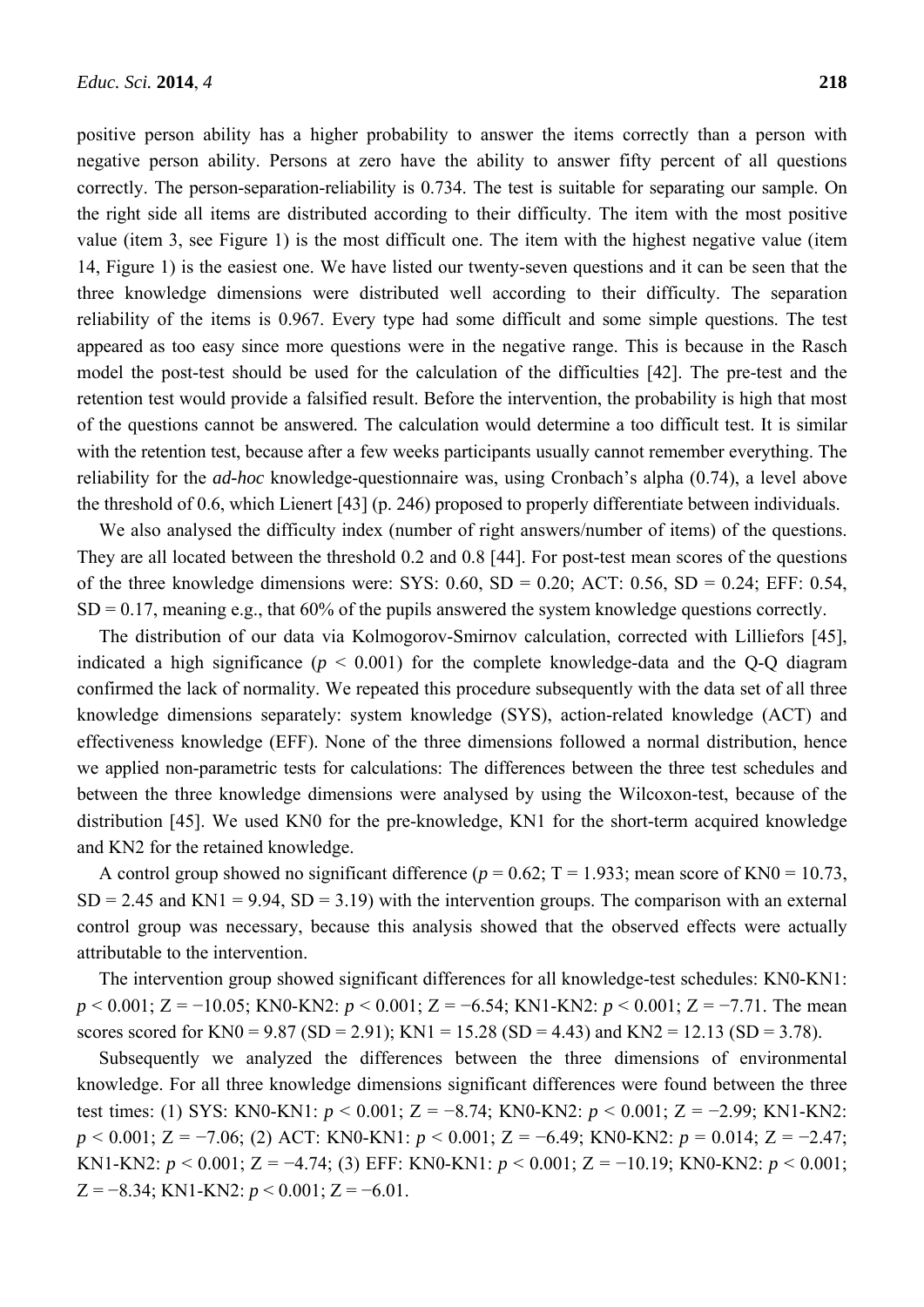The mean sum scores were: (1) SYS: KN0 = 3.51 (SD = 1.44); KN1 = 5.36 (SD = 1.74); KN2 = 4.01 (SD = 1.80); (2) ACT: KN0 = 3.98 (SD = 1.46); KN1 = 5.13 (SD = 1.79); KN2 = 4.32 (SD = 1.59); (3) EFF: KN0 = 2.38 (SD = 1.30); KN1 = 4.78 (SD = 1.97); KN2 = 3.80 (SD = 1.57). The potential maximum of mean sum score would be nine of every type of knowledge, since we had nine questions for each one.



**Figure 1.** Rasch Wright-map of all 27 knowledge-items.

Each 'X' represents 0.6 cases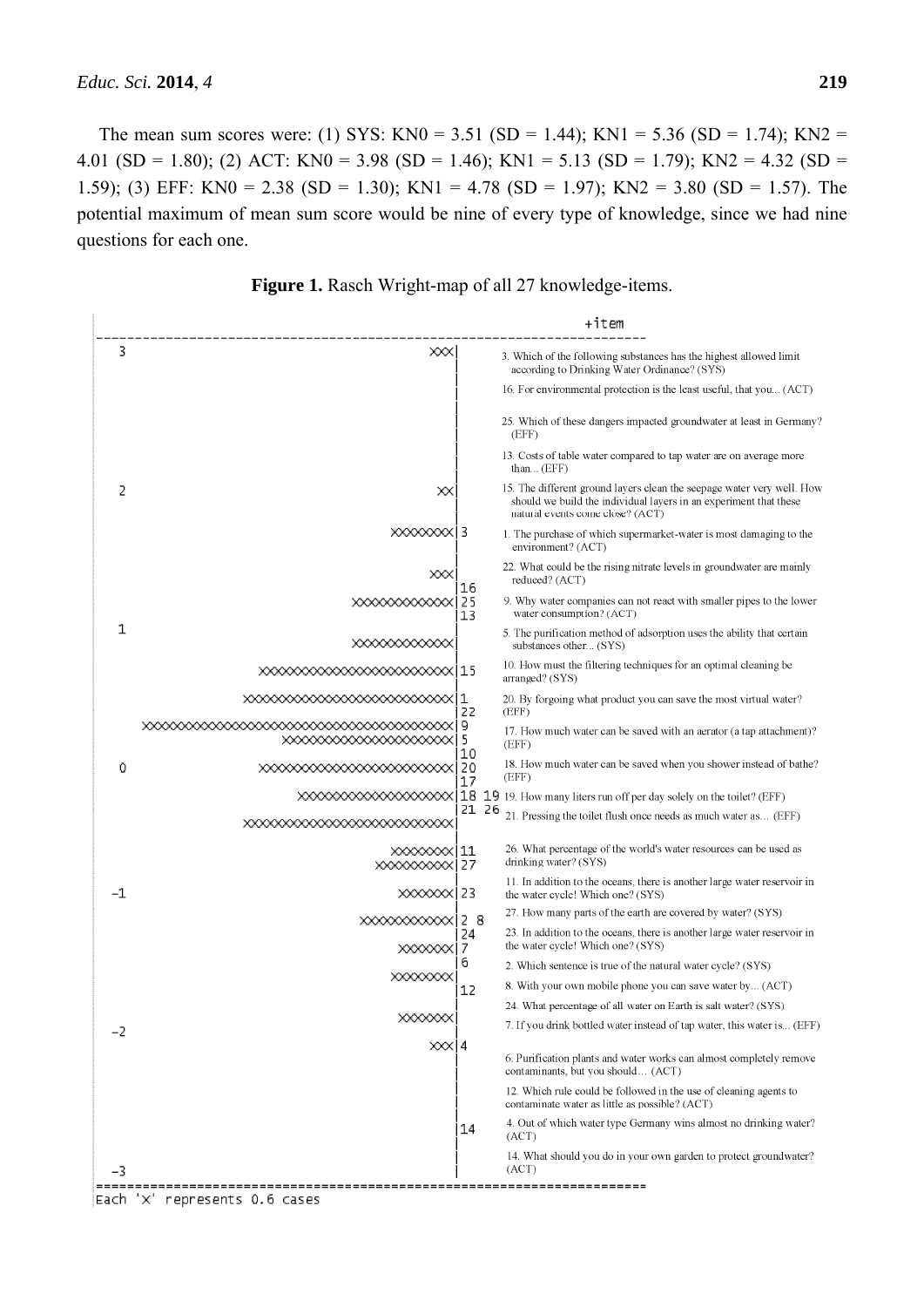Figure 2 details both the differences between the three test times and the differences between the three knowledge dimensions.



**Figure 2.** The mean sum score of the three knowledge dimensions of the three tests.

All knowledge dimensions scored differently in the three test schedules. We tested the mean sum scores of the three knowledge types, comparing tests pair-wise using the non-parametric Wilcoxon-test in SPSS. Figure 2 details high to highly significant differences: For the pre-test: SYS-ACT ( $p = 0.001$ ; Z = −3.34); SYS-EFF ( $p$  < 0.001; Z = −7.37); ACT-EFF ( $p$  < 0.001; Z = −9.17). For the post-test: SYS-ACT (*p* = 0.054; Z = −1.93); SYS-EFF (*p* < 0.001; Z = −3.78); ACT-EFF (*p* = 0.013; Z = −2.47). For the retention-test: SYS-ACT (*p* = 0.021; Z = −2.32); SYS-EFF (*p* = 0.185; Z = −1.33); ACT-EFF  $(p < 0.001; Z = -3.64)$ .

To further visualize the short- and long-term acquired knowledge, differences scores for the test times were calculated (Figure 3).

The differences in Figure 3 are tested with the non-parametric Wilcoxon-test. The short- and long-term acquired knowledge of the three knowledge dimensions were significantly different: ΔKN1-KN0: ACT/SYS: *p* < 0.001, Z = 3.78; EFF/SYS: *p* = 0.005, Z = 2.83; EFF/ACT: *p* < 0.001, Z = 6.26; ΔKN2-KN0: ACT/SYS: n. s., EFF/SYS: *p* < 0.001, Z = 4.91; EFF/ACT: *p* < 0.001, Z = 5.76.

Finally, we correlated the corresponding pre-, post- and retention-tests of all three knowledge dimensions. For our multiple testing we corrected alpha-value following Bonferroni (which corrects for the number of mutually interdependent comparisons): Consequently, an alpha-value of 0.008/0.002/0.0002 was applied for all correlations in our study. In Figure 4, you can see significant Spearman-Rho correlations between the knowledge dimensions (SYS0-ACT0: *p* = 0.014; SYS0-EFF0: *p* = 0.008; ACT0-EFF0: *p* = 0.001; SYS1-ACT1: *p* < 0.0002; SYS1-EFF1: *p* < 0.0002; ACT1-EFF1: *p* < 0.0002; SYS2-ACT2: *p* < 0.0002; SYS2-EFF2: *p* < 0.0002; ACT2-EFF2: *p* < 0.0002).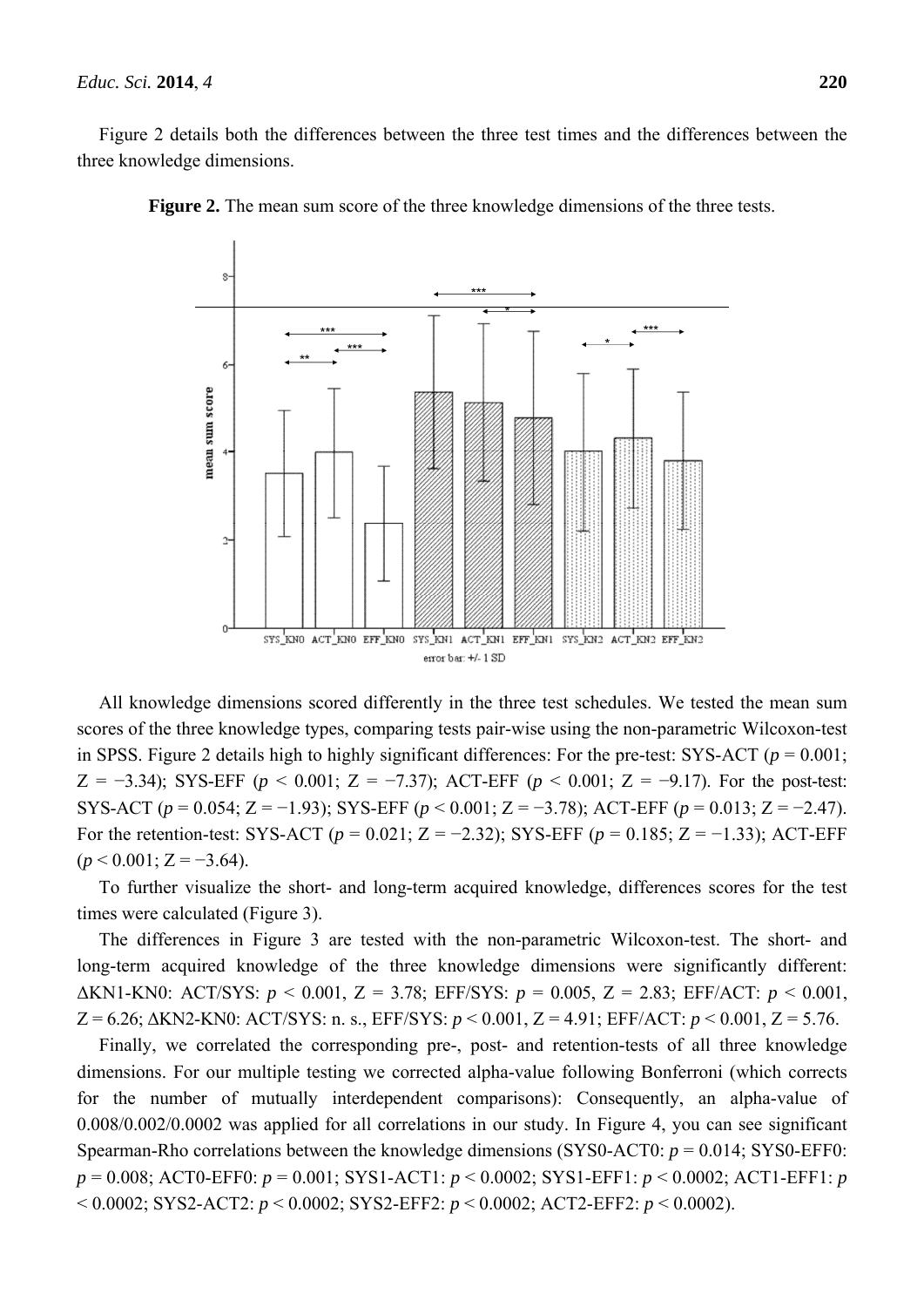

**Figure 3.** Acquired knowledge differences of the three-dimensional environmental knowledge.

**Figure 4.** Three dimensional knowledge model with correlations.



Note: *p*-value **\*** = 0.008; **\*\*** < 0.002; **\*\*\*** < 0.0002.

Finally, we analyzed the relationship of the three dimensions of knowledge between the post- and the retention test (Spearman-Rho correlation due to the non-normally distributed data; see Table 1).

The normal alpha-value used a threshold of  $\leq 0.05$ . After applying a Bonferroni-correction (see above), an alpha-value of 0.016 was employed.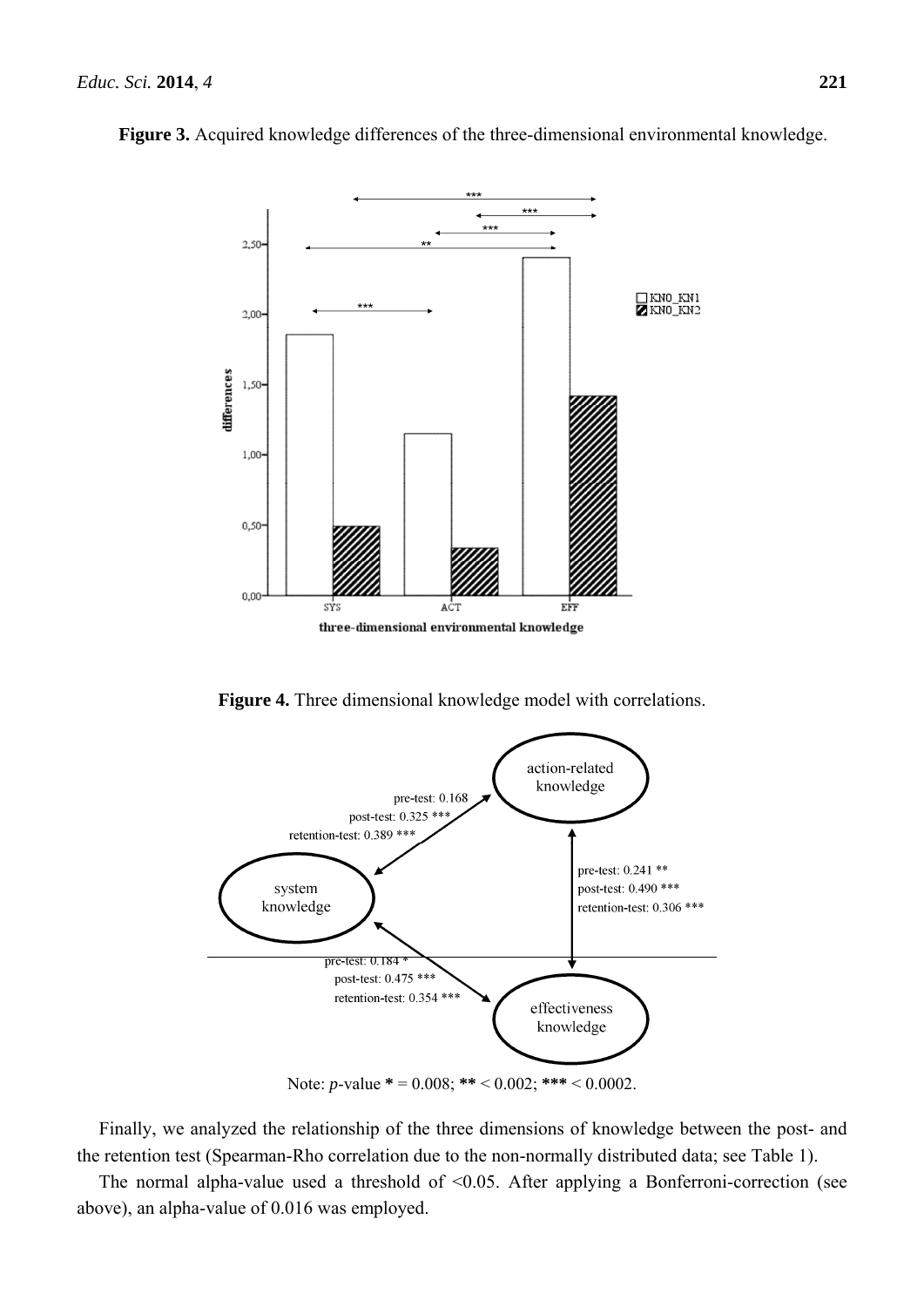| $T-1$ | <b>Analysis</b>          | SYS <sub>2</sub> | ACT <sub>2</sub> | EFF <sub>2</sub> |
|-------|--------------------------|------------------|------------------|------------------|
| SYS1  | Spearman-Rho correlation | 0 241            | 0.166            | 0.300            |
|       | significance             | 0.001            | 0.014            | < 0.001          |
| ACT1  | Spearman-Rho correlation |                  | 0.240            | 0.182            |
|       | significance             |                  | 0.001            | 0.008            |
| EFF1  | Spearman-Rho correlation | 0.283            | 0 2 7 1          | 0.428            |
|       | significance             | < 0.001          | < 0.001          | < 0.001          |

**Table 1.** Correlations between short- (T-1) and long-term (T-2) knowledge.

The short-term system knowledge correlated significant with all long-term type of knowledge. The same applied to effectiveness knowledge in the post-test, it has the highest correlations with the three knowledge dimensions in the retention-test. Short-term action-related knowledge only correlated with itself long-term knowledge and long-term effectiveness knowledge.

#### **4. Discussion any conclusion part?**

Our project-specific three types of knowledge questionnaire can be seen as reliable, as the Rasch model and Cronbach's alpha analysis show. Simultaneously, the Rasch model and the calculation of the difficulty indices revealed separation of easy and difficult items in the post-test of all kinds of knowledge (see Figure 1). This is another positive feature of our developed scale, showing the average of difficulty indices between the three types of knowledge as quite similar. System knowledge items are only marginally easier than the action-related knowledge items, and both types are easier than the effectiveness knowledge items.

#### *4.1. Success of the Intervention*

In the pre-test, participants gave the most correct answers in action-related knowledge followed by system knowledge. Apparently, pupils had a more profound lack of knowledge in the dimension of effectiveness knowledge compared to the other dimensions (see Figure 2: SYS\_KN0; ACT\_KN0; EFF KN0). These findings are in line with the findings of Frick *et al.* [9], where effectiveness knowledge was shown to be the least prevalent, with only 52.9% correct answers, compared to 54.4% at system knowledge and 55.4% at action-related knowledge. Lieflaender *et al.* [27] reported a lower average mean for effectiveness knowledge compared to the other scales. After six weeks we identified the same distribution of the kinds of knowledge as before (see Figure 2: SYS KN2; ACT KN2; EFF KN2). In particular, the percentage of correct answers was nearly equal in all three types of knowledge: that is, the difference between the dimensions became smaller. In the retention-test effectiveness knowledge was only statistically different to action-related knowledge. The level of all knowledge dimensions has been aligned by our learning program. After the intervention the differences between the three types of knowledge were not as big as before the intervention. From preto retention-test, the level of the three knowledge dimensions increased to a comparable one.

In the post-test, another distribution of the three dimensions of knowledge emerged (see Figure 2: SYS\_KN1; ACT\_KN1; EFF\_KN1): Immediately after intervention, the most correct answers were found in system knowledge scale and significantly less in the effectiveness knowledge scale. However,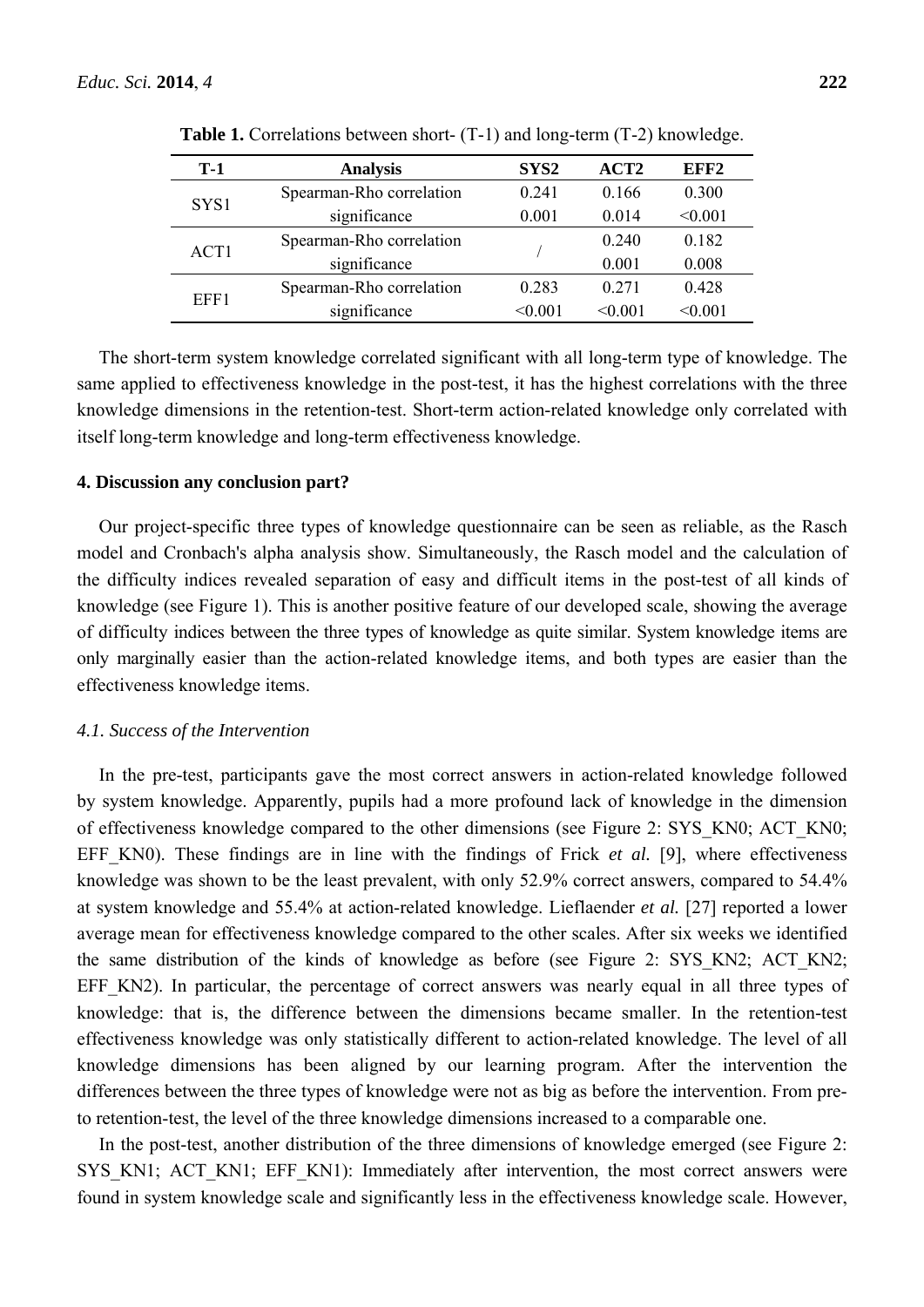this may simply be due to the already mentioned marginal differences in the difficulty indices of the three items scales. Answering the system knowledge scale was apparently easier than the effectiveness knowledge scale, which as a fact may explain why SYS\_KN1 in Figure 2 has the most correct answers compared to ACT\_KN1 and EFF\_KN1.

In line with Kaiser *et al.* [11], we defined success of the educational program as an increase in knowledge level. Our intervention produced a significant increase over all three knowledge dimensions. This is in line with other studies (e.g., [27,35]) and indicated the effectiveness of our student-centered, short-term and out-of-classroom environmental education program.

Pupils benefit from the educational program, although retention knowledge is limited: Six weeks after the intervention, we detected a general knowledge decrease over all knowledge dimensions. However, in comparison to the pre-test level, a significant increase in knowledge for all three types was still measurable after this time. This increase and subsequent decrease of knowledge after a certain time, according to an intervention with work stations, corresponded to the literature (e.g., [16,22,23]). The decrease was smallest for effectiveness knowledge and highest for system knowledge (see Figure 3). This contradicts Lieflaender *et al.* [27] who reported decrease effects as smallest for system knowledge and highest for effectiveness knowledge, explaining this thus: "a decrease in system knowledge or action-related knowledge would also lead to a decrease in effectiveness knowledge" [27] (p. 13). However, the study of Lieflaender *et al.* [27] had produced the strongest increase in system knowledge, which would mean in their explanation that effectiveness knowledge would have to rise as well: Lieflaender *et al.* [27] saw their program outline as a possible reason for the limited increase and persistence of effectiveness knowledge. It could also be explained by the youth (mean age 10.44 years), of the sample Lieflaender *et al.* [27] examined. Perhaps younger participants do not understand the practical implications and therefore have problems with this complex knowledge dimension.

### *4.2. Importance of Effectiveness Knowledge*

Frick *et al.* [9] consider effectiveness knowledge as highly important, even though they obtained low scores. Kaiser *et al.* [11] showed the three knowledge dimensions as mutually dependent. System knowledge includes knowledge about facts and is likewise a basis for action-related knowledge and effectiveness knowledge. Action-related knowledge includes knowledge about alternative actions and is therefore a precondition for effectiveness knowledge. To achieve knowledge increase in effectiveness knowledge the other two dimensions of knowledge are needed. Lieflaender *et al.* [27] reported the highest increase in system knowledge and the lowest in effectiveness knowledge. These results supported the opinion that the difficulty of the three knowledge dimensions decreases from effectiveness, to action-related, to system knowledge. In our study, the increase of knowledge for EFF is highest (Figure 3). It seems more difficult to gain knowledge in system knowledge or action-related knowledge than in effectiveness knowledge. However, participants start with a high level in system and action-related knowledge, meaning that high pre-knowledge is given in comparison to effectiveness knowledge (see Figure 2). Hence effectiveness knowledge can reach even higher levels. This result is not in line with Lieflaender *et al.* [27], where participants have nearly similar pre-knowledge levels in all types of knowledge. Higher grades seem to acquire the three dimensions of knowledge differently. System and action-related knowledge seem more available at the pupils whereas effectiveness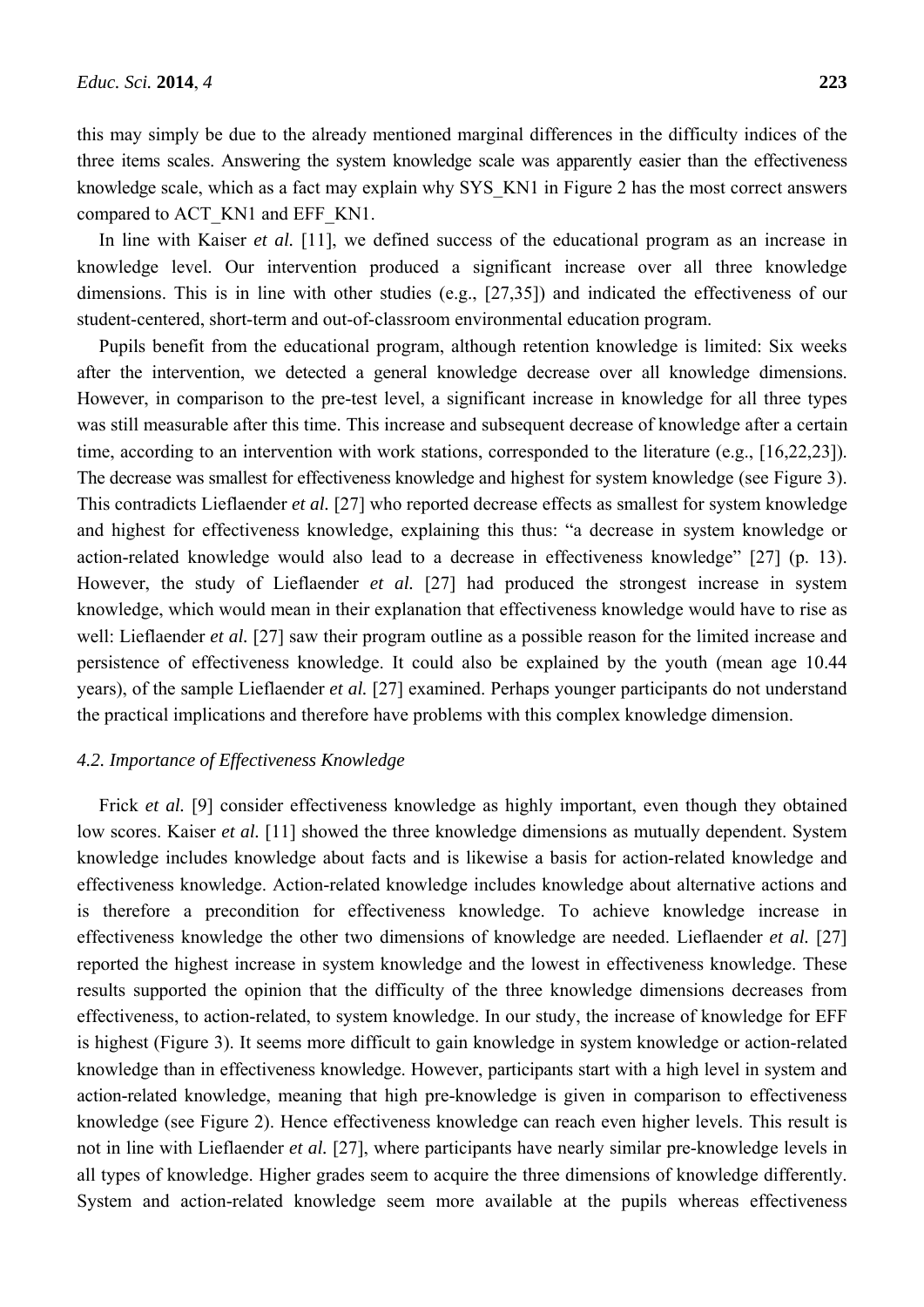knowledge seems least prevalent. Such pre-knowledge-levels of the three knowledge types are in line with the literature [9]. If an educational program, like our intervention, manages to impart effectiveness knowledge, the participants deal so deeply with the issue, that they retain this specific type of knowledge in a better way. We apparently reached this deeper dealing through repeated involvement by specifically backing different learning methods, e.g., textual work, videos or experiments. Effectiveness knowledge seems the most interesting section for pupils, because the acquired level of this knowledge dimension is the highest and the later-on decrease the smallest (see Figure 3). It seems that they would rather learn something which is more effective for the environment (and/or also for them). This would be another explanation why effectiveness knowledge gain is highest. Participants may link all three dimensions of knowledge with each other within the effectiveness knowledge and thereby retain it longer. Apparently, the program and perhaps age-group selection are crucial variables. Nevertheless, more research is needed to finally answering the question, which variables are the crucial ones for the different results in the effectiveness knowledge between Lieflaender *et al.* [27] and ours.

#### *4.3. Relationship between Three Knowledge Dimensions*

Kaiser *et al.* [11] assumed that with successful instruction not only knowledge level can be increased, but also the relationship between the three different dimensions can be strengthened. A more recent study of Lieflaender *et al.* [27] confirmed this: Correlations increased from pre- to posttest, and some correlations increased in the retention-test as well. In this case, our results are in line with the literature. The increase from pre- to post-test is expected following intervention, but we found higher correlations in the retention test as well. The relationship between system knowledge and action-related knowledge increased significantly over all test times from 0.168 to 0.389 (see Figure 4). The relationship between system knowledge and effectiveness knowledge as well as action-related knowledge and effectiveness knowledge increased due to our intervention, although a postponed retention-test demonstrated a decrease of this knowledge convergence again (see Figure 4). The correlations observed in the pre-test demonstrate the initial situation of the relationships between the three types of knowledge. In the "notional picture of three circles" of Lieflaender *et al.* [27] (p. 13), the status-quo is the starting point of the three knowledge dimensions before participants have learned something about the topic. The three knowledge circles overlap only slightly. An interpretation could be that knowledge is just loosely linked before intervention. Within the learning program, all knowledge dimensions have been learned and thus the knowledge types are linked to each other. The knowledge circles (of our thinking model) became bigger and it came to a stronger overlap of these, which illustrated an integration of the knowledge dimensions into one another. The relationships with effectiveness knowledge in the retention-test decrease again (Figure 4), and continue to rise marginally between system knowledge and action-related knowledge. One possible explanation could be the different complexity of the three kinds of knowledge: For system knowledge, no other kind of knowledge is required and for action-related only system knowledge is the basis. These two knowledge dimensions are self-contained. However, in the relationship of system knowledge or action-related knowledge with effectiveness knowledge (in Figure 4), the other type of knowledge may play a certain role. Kaiser *et al.* [11] labeled this context as "Competence model for environmental education":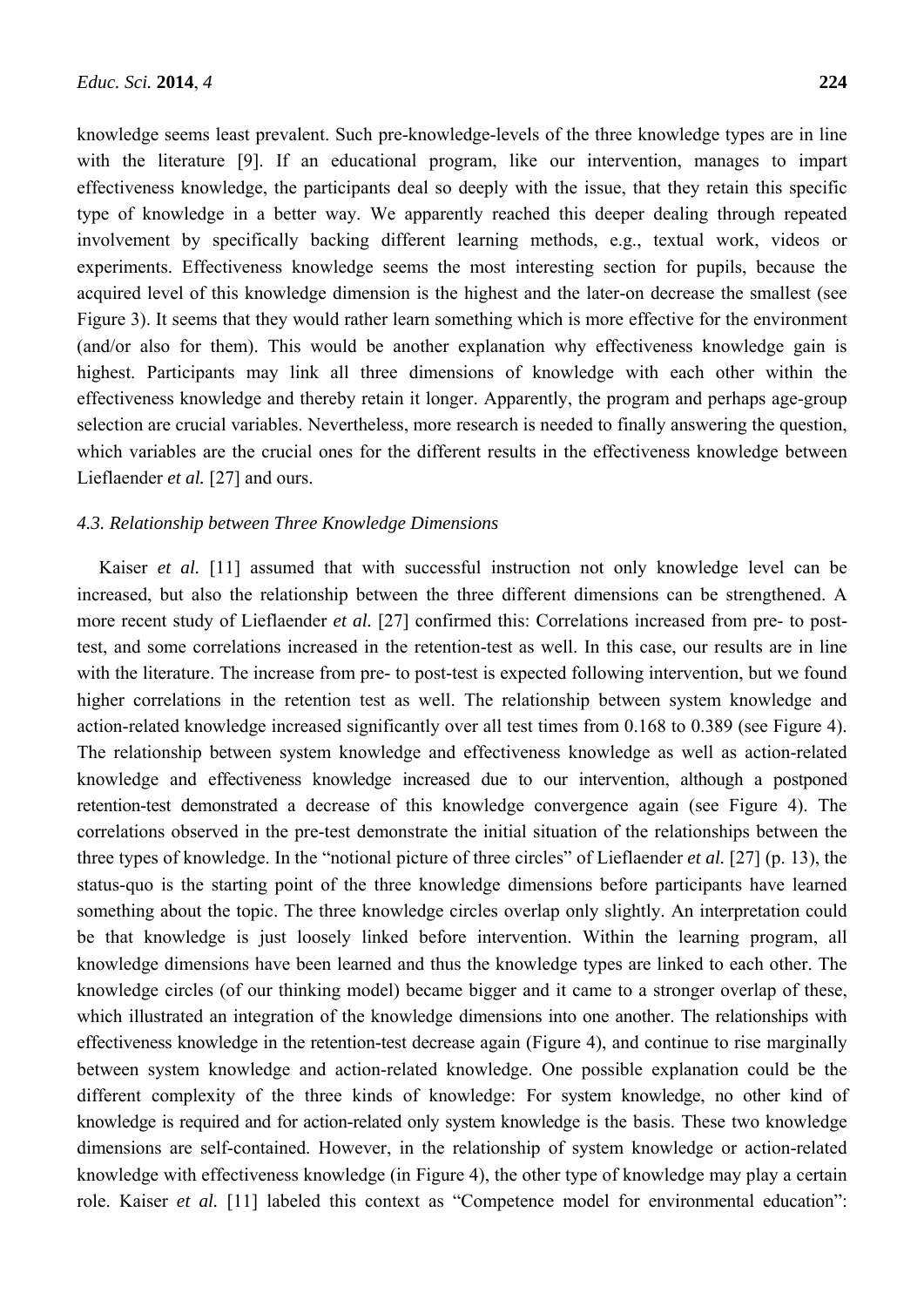(1) System knowledge influences action-related and effectiveness knowledge; (2) Action-related knowledge influences effectiveness knowledge; (3) Effectiveness knowledge includes system and action-related knowledge. The dependencies of the three knowledge dimensions of Kaiser *et al.* [11] are shown in Table 1, where correlations between short-term and long-term knowledge level are calculated: All three types of knowledge are linked to each other. Each knowledge dimension that was acquired directly after the intervention, affects itself with regards to the retention knowledge level. All other correlations reflect the results of Kaiser *et al.* [11] and Roczen *et al.* [12]: System knowledge correlates with action-related and effectiveness knowledge and action-related knowledge with effectiveness knowledge. Effectiveness knowledge correlates with system and action-related knowledge. These results underline the importance of all knowledge dimensions and their mutual influence. In line with Frick *et al.* [9], we tend to give effectiveness knowledge more importance: This type of knowledge has the highest effect on all knowledge dimensions and a directly influence on conservation or general ecological behavior [11,12]. For these reasons we think this type of knowledge is very important for an environmental education program. It has the highest potential to influence the other variables in the environmental competence model [12]. Another positive aspect of effectiveness knowledge may be seen in the low decrease rate six weeks after participation.

The increase of knowledge level, unfortunately, is not reflected in the increase relationships in Figure 4: Effectiveness knowledge shows the strongest growth within the knowledge levels, but relationships with the other two knowledge dimensions fall again in the retention-test. We have no explanation for this result.

#### *4.4. Notes for Environmental Educators*

Our study points to positive aspects of out of school interventions, either short-term or/and student-centered. Especially the acquired knowledge level is encouraging. We cannot compare our intervention with a classroom learning unit, though many other studies see first-hand experience as positive for participants. Similarly, we cannot decide whether the knowledge increase occurs from learning at workstations, which allows the participants an intense confrontation with the issue, or the out-of-classroom situation. However, our program and/or the participants' age contributed to an increase in the three dimensions of knowledge. Our present study supports the intent to short-term outreach interventions in a student-centered framework: Not only for pupils but also for teachers, a short-term learning unit might better match tight school schedules. Our results are quite encouraging for environmental education as they relate system, action-related and effectiveness knowledge with each other within one educational module. All three types of knowledge are regarded as an important basis to influence general ecological behavior, which must be the final goal of every educational approach in environmental education. Based on the model of the three dimensions of knowledge and our results, even short-term educational programs have the potential to influence conservation behavior. For the protection of water even more of these learning programs should be developed. In many areas a change in human behavior is already necessary to protect our most important resource.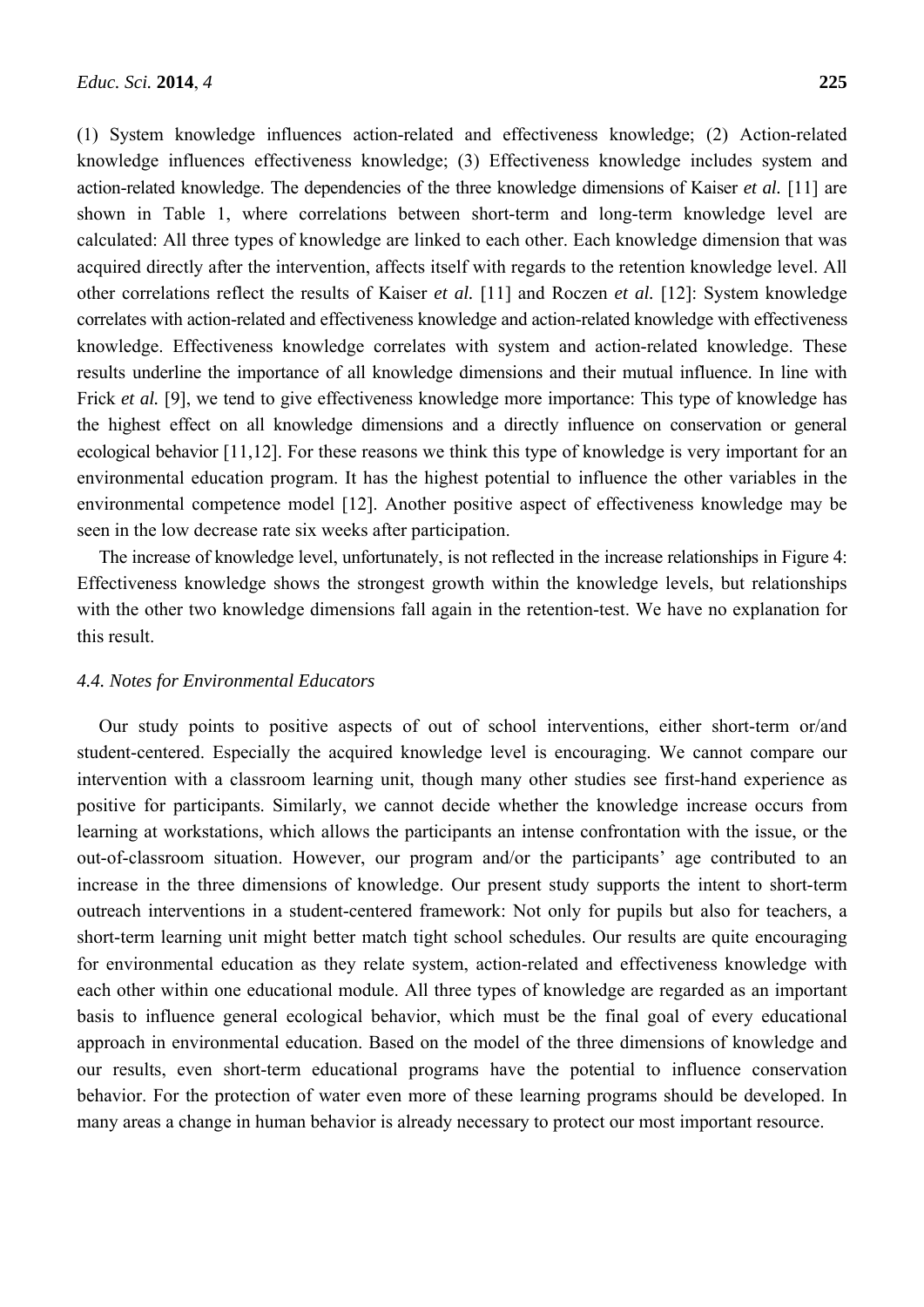## **Acknowledgments**

This study was supported by the Federal Ministry of Education and Research (BMBF): "RiSKWa-Verbundprojekt PRiMaT: Präventives Risikomanagement in der Trinkwasserversorgung" (#02WRS1279L). We specifically thank the field centre "Jugendwaldheim" of the National park Bavarian Forest as well as all teachers and pupils involved in this study for their cooperation. Additionally, we are very thankful to Michael Wiseman for discussion on earlier drafts of the manuscript.

## **Author Contributions**

This study is part of the PhD thesis of Christian Fremerey supervised by Franz X. Bogner.

## **Conflicts of Interest**

The authors declare no conflict of interest.

## **References**

- 1. Bericht des Bundesministeriums für Gesundheit und des Umweltbundesamtes (BBGU). *An die Verbraucherinnen und Verbraucher über die Qualität von Wasser für den Menschlichen Gebrauch (Trinkwasser) in Deutschland*; BBGU: Bonn, Dessau, 2011. (In German)
- 2. Grummt, H.J. The drinking water quality in Germany in the period from 2002 to 2004. An overview. *Bundesgesundheitsblatt—Gesundheitsforschung—Gesundheitsschutz* **2007**, *50*, 276–283. (In German)
- 3. Bartel, H.; Dieter, H.H.; Feuerpfeil, I.; Grummt, H.J.; Grummt, T.; Hummel, A.; Konietzka, R.; Litz, N.; Rapp, T.; Rechenberg, J.; *Rund um das Trinkwasser*, 2nd ed.; Umweltbundesamt (UBA): Dessau-Roßlau, Germany, 2010. (In German)
- 4. Parag, Y.; Roberts, J.T. A battle against the bottles: Building, claiming and regaining tap-water, trustworthiness. *Soc. Nat. Resour.* **2009**, *22*, 625–636.
- 5. Doria, M.F.; Pidgeon, N.; Hunter, P.R. Perceptions of drinking water quality and risk and its effect on behavior: A cross-national study. *Sci. Total Environ.* **2009**, *406*, 5455–5464.
- 6. Pereira, M.P.; Pestana, M.E.M. Pupils' representations of models of water. *Int. J. Sci. Educ.* **1991**, *13*, 313–319.
- 7. Bavarian Ministry of Education. Lehrplan Gymnasium G8 [Curriculum Gymnasium G8]. 2009. Available online: http://www.isb-gym8-lehrplan.de/contentserv/3.1.neu/g8.de/index.php? StoryID=26172 (accessed on 17 October 2014).
- 8. Kaiser, F.G.; Frick, J. Entwicklung eines Messinstrumentes zur Erfassung von Umweltwissen auf der Basis des MRCML-Modells. *Diagnostica* **2002**, *38*, 181–189.
- 9. Frick, J.; Kaiser, F.G.; Wilson, M. Environmental knowledge and conservation behavior: Exploring prevalence and structure in a representative sample. *Personal. Individ. Differ.* **2004**, *37*, 1597–1613.
- 10. Kaiser, F.G.; Fuhrer, U. Ecological behavior's dependency on different forms of knowledge. *Appl. Psychol.* **2003**, *52*, 598–613.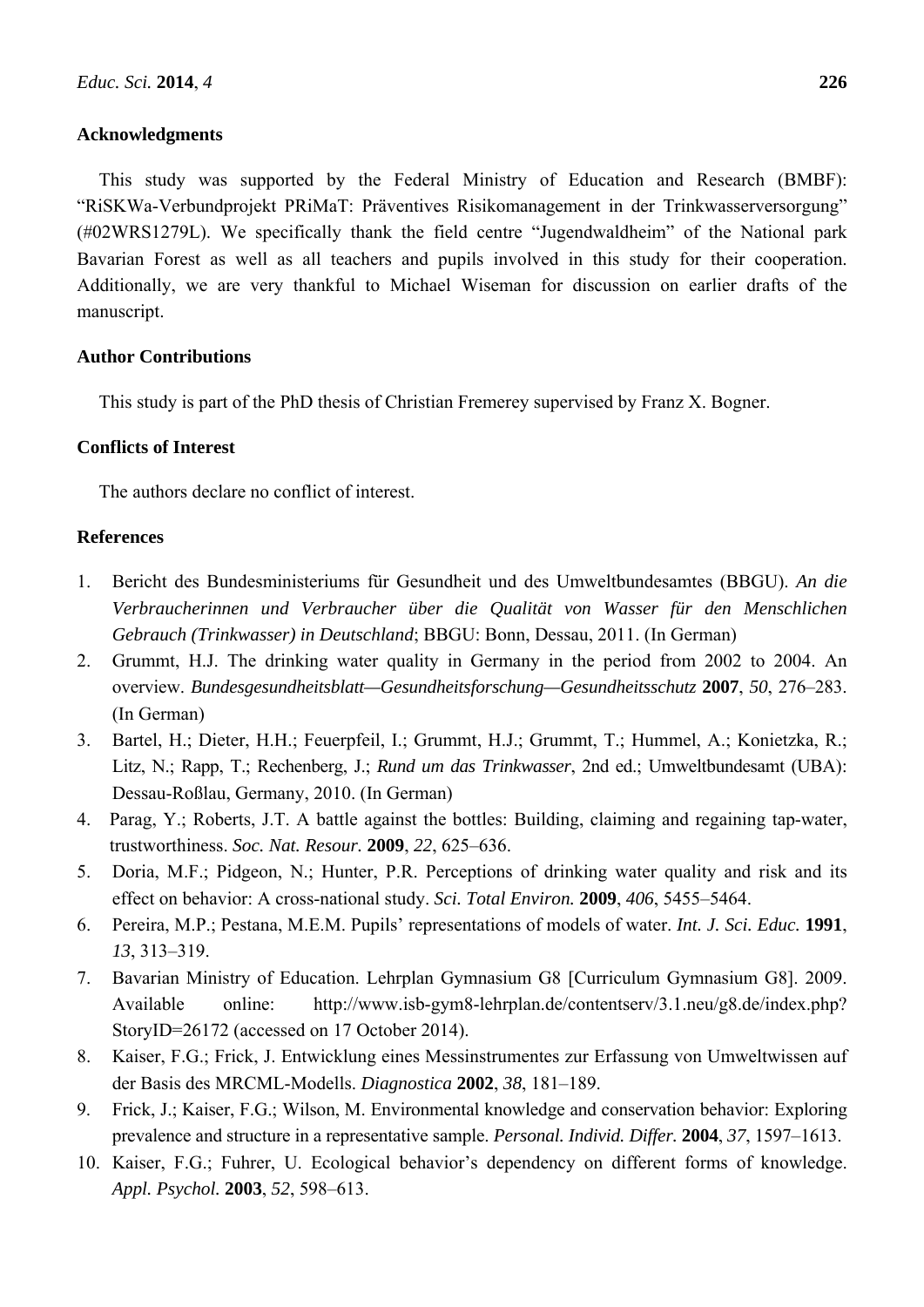- 11. Kaiser, F.G.; Roczen, N.; Bogner, F.X. Competence formation in environmental education: Advancing ecology-specific rather than general abilities. *Umweltpsychologie* **2008**, *12*, 56–70.
- 12. Roczen, N.; Kaiser, F.G.; Bogner, F.X.; Wilson, M.A. Competence model for environmental education. *Environ. Behav.* **2014**, *46*, 972–992.
- 13. Schahn, J.; Holzer, E. Studies of individual environmental concern. The role of knowledge, gender, and background variables. *Environ. Behav.* **1990**, *22*, 767–786.
- 14. Roczen, N.; Kaiser, F.G.; Bogner, F.X. Umweltförderkompetenz—Modellierung, entwicklung und förderung. projekt umweltkompetenz. *Z. Pädagog.* **2010**, *56*, 126–134.
- 15. Settlage, J. Understanding the learning cycle: Influences on abilities to embrace the approach by pre-service elementary school teachers. *Sci. Educ.* **2000**, *84*, 43–50.
- 16. Randler, C.; Baumgärtner, S.; Eisele, H.; Kienzle, W. Learning at workstations in the zoo: A controlled evaluation of cognitive and affective outcomes. *Visit. Stud.* **2007**, *10*, 205–216.
- 17. Sturm, H.; Bogner, F.X. Learning at workstations in two different environments: A museum and a classroom. *Stud. Educ. Eval.* **2010**, *36*, 14–19.
- 18. Herrington, J.; Oliver, R. An instructional design framework for authentic learning environments. *Educ. Technol. Res. Dev.* **2000**, *48*, 23–48.
- 19. Sturm, H.; Bogner, F.X. Student-oriented *versus* Teacher-centered: The effect of learning at workstations about bird flight on cognitive achievement and motivation. *Int. J. Sci. Educ.* **2008**, *30*, 941–959.
- 20. Randler, C.; Bogner, F.X. Cognitive achievements in identification skills. *J. Biol. Educ.* **2006**, *40*, 161–165.
- 21. Meissner, B.; Bogner, F.X. Enriching students' education using interactive workstations at a salt mine turned science center. *J. Chem. Educ.* **2011**, *88*, 510–515.
- 22. Randler, C.; Bogner, F.X. Comparing methods of instruction using bird species identification skills as indicators. *J. Biol. Educ.* **2002**, *36*, 181–188.
- 23. Schaal, S.; Bogner, F.X. Human visual perception—Learning at workstations. *J. Biol. Educ.* **2005**, *40*, 32–37.
- 24. Felder, R.M.; Felder, G.N.; Dietz, E.J. A longitudinal study of engineering student performance and retention. V. Comparisons with traditionally-taught students. *J. Eng. Educ.* **1998**, *87*, 469–480.
- 25. Heyne, T.; Bogner, F.X. Guided learning at workstations about drug prevention with low achievers in science education. *World J. Educ.* **2012**, *2*, 1–12.
- 26. Bogner, F.X. The influence of short-term outdoor ecology education on long-term variables of environmental perspective. *J. Environ. Educ.* **1998**, *29*, 17–29.
- 27. Lieflaender, A.K.; Bogner, F.X.; Kibbe, A.; Kaiser, F.G. Effectively promoting and measuring environmental knowledge dimensions. *Int. J. Sci. Educ.* **2014**, Submitted.
- 28. Bogner, F.X.; Beyer, K.P. Empirical numbers must represent real numbers: Learning about species protection. *Fresenius Environ. Bull.* **2006**, *15*, 777–781.
- 29. Fremerey, C.; Bogner, F.X. Cognitive learning outcome in authentic learning environments depends on green attitude preferences. *Stud. Educ. Eval.* **2014**, Submitted.
- 30. Kossack, A.; Bogner, F.X. How does a one-day environmental education program support individual connectedness with nature? *J. Biol. Educ.* **2012**, *46*, 180–187.